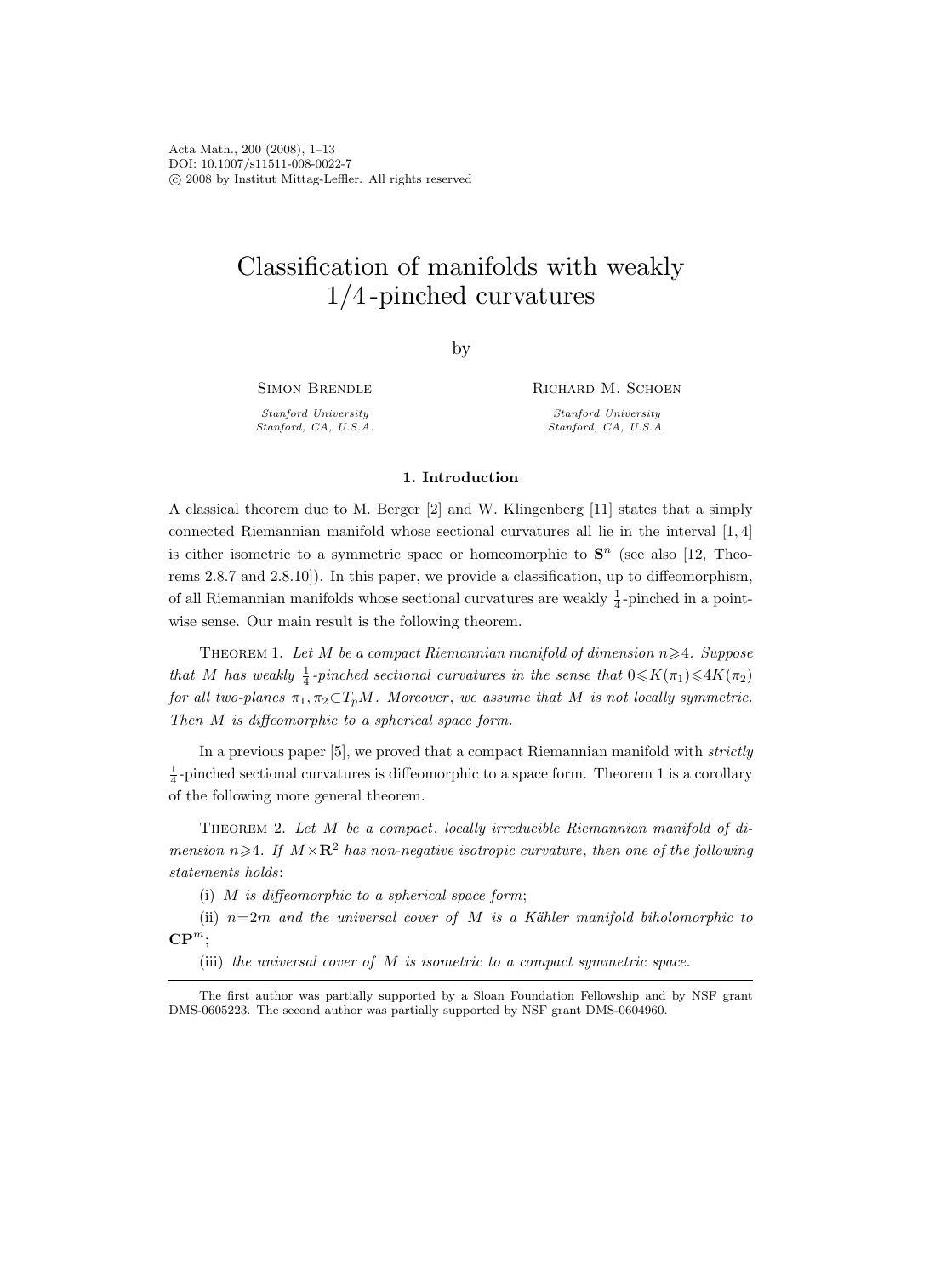By a theorem of R. Hamilton [9], every compact, locally irreducible three-manifold with non-negative Ricci curvature is diffeomorphic to a space form. Hence, Theorem 2 also holds in dimensions two and three.

Theorem 2 implies a structure theorem for compact Riemannian manifolds with the property that  $M \times \mathbb{R}^2$  has non-negative isotropic curvature. To explain this, suppose that M is a compact Riemannian manifold such that  $M \times \mathbb{R}^2$  has non-negative isotropic curvature. By a theorem of Cheeger and Gromoll, the universal cover of  $M$  is isometric to a product of the form  $N \times \mathbf{R}^k$ , where N is a compact, simply-connected Riemannian manifold (cf.  $[6]$  or  $[16, p. 288]$ ). Moreover, N is isometric to a product of the form  $N_1 \times ... \times N_j$ , where  $N_1, ..., N_j$  are compact, simply connected, and irreducible (see [14, Chapter IV, Theorem 6.2. By Theorem 2, each of the factors  $N_1, ..., N_j$  is either diffeomorphic to a sphere, or a Kähler manifold biholomorphic to a complex projective space, or isometric to a compact symmetric space.

We now describe our strategy for handling the borderline case. Let  $(M, g_0)$  be a compact Riemannian manifold of dimension  $n\geqslant 4$ , and let  $g(t), t\in [0, T)$ , be the solution to the unnormalized Ricci flow with initial metric  $g_0$ . If  $(M, g_0) \times \mathbb{R}^2$  has nonnegative isotropic curvature, then, by the results in [5], the product  $(M, g(t)) \times \mathbb{R}^2$  has non-negative isotropic curvature for all  $t \in [0, T)$ . If the manifold  $(M, g(\tau))$  has general holonomy for some  $\tau \in (0, T)$ , we are able to use a strong maximum principle argument to show that the manifold  $(M, g(\tau))$  satisfies the assumptions of Theorem 3 in our previous paper  $[5]$ . This implies that  $g_0$  will be deformed to a constant curvature metric by the normalized Ricci flow. In particular,  $(M, g_0)$  is diffeomorphic to a spherical space form.

We remark that there is a version of the strong maximum principle due to R. Hamilton [9] for the curvature operator, but it does not seem to be sufficient for the present application. We believe the technique of this paper will have other applications to borderline situations which may be studied by Ricci flow methods.

In §2, we state a variant of the strong maximum principle for degenerate elliptic equations. This is a minor modification of a theorem of J. M. Bony [4].

In §3, we consider a family of metrics  $g(t)$ ,  $t \in [0, T)$ , that have non-negative isotropic curvature and evolve by the Ricci flow. For each time  $t \in (0, T)$ , we consider the set of all orthonormal four-frames with zero isotropic curvature. We show that this set is invariant under parallel transport. To that end, we view the isotropic curvature as a real-valued function on the frame bundle over  $M$ . Using results from [5], we show that this function satisfies a degenerate elliptic equation. This allows us to apply Bony's version of the strong maximum principle.

In §4, we complete the proof of Theorem 2. From this, Theorem 1 follows easily.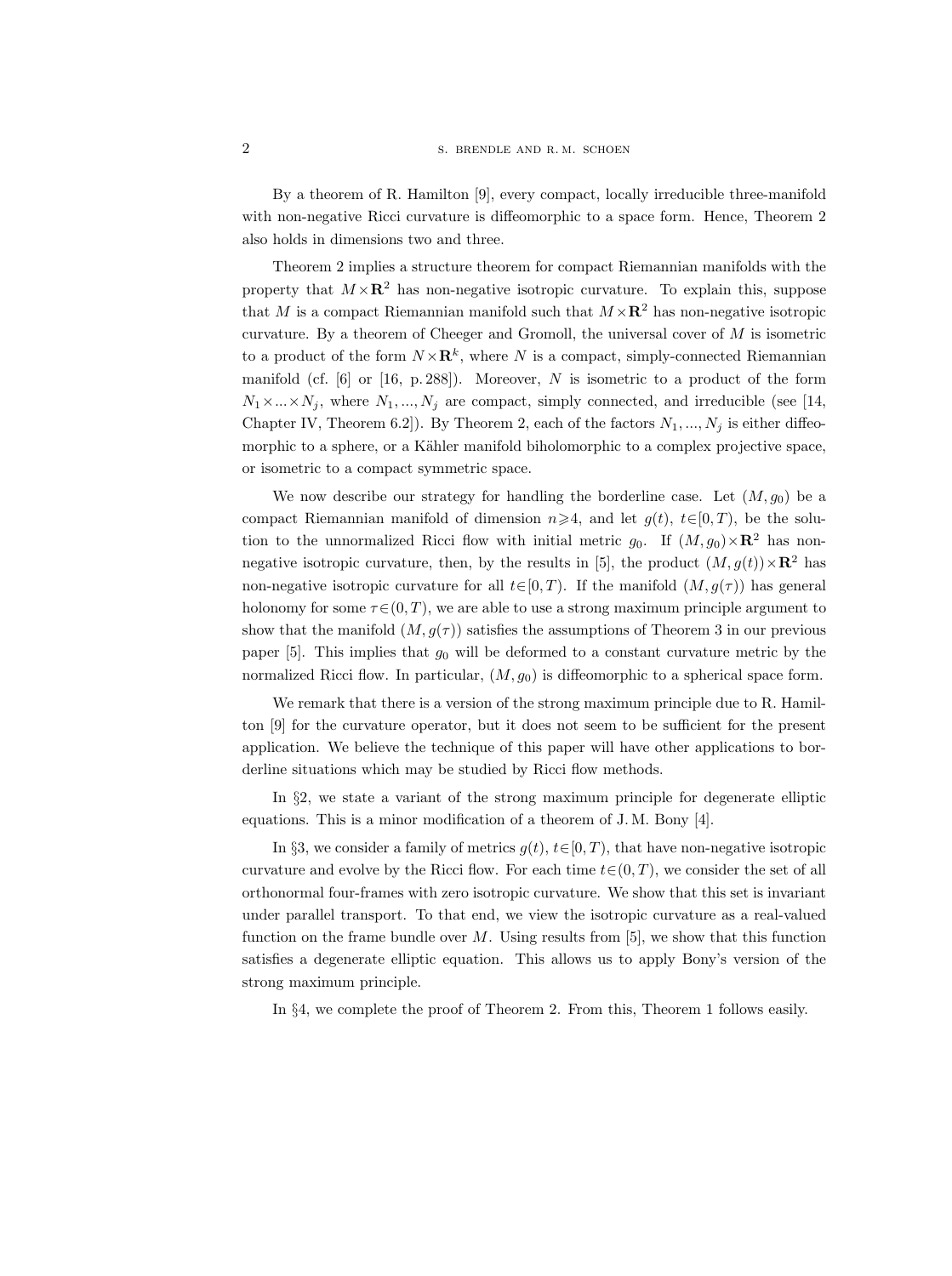### 2. A general maximum principle for degenerate elliptic equations

Let  $\Omega$  be an open subset of  $\mathbb{R}^n$ , and let  $F \subset \Omega$  be relatively closed. As in [4], we say that a vector  $\xi \in \mathbb{R}^n$  is tangential to F at a point  $x_1 \in F$  if  $\langle x_1-x_0, \xi \rangle = 0$  for all points  $x_0 \in \mathbb{R}^n$  satisfying  $d(x_0, F) = |x_1-x_0|$ . The following lemma is a slight modification of [4, Theorem 2.1].

LEMMA 3. Let  $\Omega$  be an open subset of  $\mathbb{R}^n$ , and let  $F \subset \Omega$  be relatively closed. Assume that  $X_1, ..., X_m$  are smooth vector fields on  $\Omega$  that are tangential to F. Moreover, suppose that  $\gamma: [0, 1] \to \Omega$  is a smooth path such that  $\gamma(0) \in F$  and  $\gamma'(s) = \sum_{j=1}^m f_j(s) X_j(\gamma(s)),$ where  $f_1, ..., f_m: [0, 1] \to \mathbf{R}$  are smooth functions. Then  $\gamma(s) \in F$  for all  $s \in [0, 1]$ .

*Proof.* Choose a positive real number  $\varepsilon$  such that  $d(\gamma(s), \partial \Omega) \geq 2\varepsilon$  for all  $s \in [0, 1]$ . We define a Lipschitz function  $\varrho: [0,1] \to \mathbf{R}$  by  $\varrho(s) = d(\gamma(s), F)^2$ . We claim that there exists a positive constant L such that

$$
\limsup_{h \searrow 0} \frac{\varrho(s+h) - \varrho(s)}{h} \le L\varrho(s)
$$

for all  $s \in [0, 1)$  satisfying  $\varrho(s) \leq \varepsilon^2$ . To see this, we fix a real number  $s \in [0, 1)$  such that  $\varrho(s) \leq \varepsilon^2$ . There exists a point  $x_1 \in F$  such that  $d(\gamma(s), F) = |x_1 - \gamma(s)| \leq \varepsilon$ . Since  $X_1, ..., X_m$  are tangential to F at  $x_1$ , we have  $\langle x_1-\gamma(s), X_j(x_1)\rangle=0$  for  $j=1, ..., m$ . This implies that

$$
\limsup_{h \searrow 0} \frac{\varrho(s+h) - \varrho(s)}{h} \le \limsup_{h \searrow 0} \frac{|x_1 - \gamma(s+h)|^2 - |x_1 - \gamma(s)|^2}{h}
$$

$$
= -2 \sum_{j=1}^m f_j(s) \langle x_1 - \gamma(s), X_j(\gamma(s)) \rangle
$$

$$
= 2 \sum_{j=1}^m f_j(s) \langle x_1 - \gamma(s), X_j(x_1) - X_j(\gamma(s)) \rangle
$$

$$
\le L|x_1 - \gamma(s)|^2 = L\varrho(s)
$$

for some constant  $L>0$ . Since  $\varrho(0)=0$ , we conclude that  $\varrho(s)=0$  for all  $s\in[0,1]$ . This completes the proof.  $\Box$ 

PROPOSITION 4. Let  $\Omega$  be an open subset of  $\mathbb{R}^n$ , and let  $X_1, ..., X_m$  be smooth vector fields on  $\Omega$ . Assume that  $u: \Omega \to \mathbf{R}$  is a non-negative smooth function satisfying

$$
\sum_{j=1}^m (D^2u)(X_j,X_j)\leqslant -K\inf_{|\xi|\leqslant 1}(D^2u)(\xi,\xi)+K|Du|+Ku,
$$

where K is a positive constant. Let  $F = \{x \in \Omega : u(x) = 0\}$ . Finally, let  $\gamma : [0,1] \to \Omega$  be a smooth path such that  $\gamma(0) \in F$  and  $\gamma'(s) = \sum_{j=1}^{m} f_j(s) X_j(\gamma(s))$ , where  $f_1, ..., f_m: [0, 1] \to \mathbf{R}$ are smooth functions. Then  $\gamma(s) \in F$  for all  $s \in [0, 1]$ .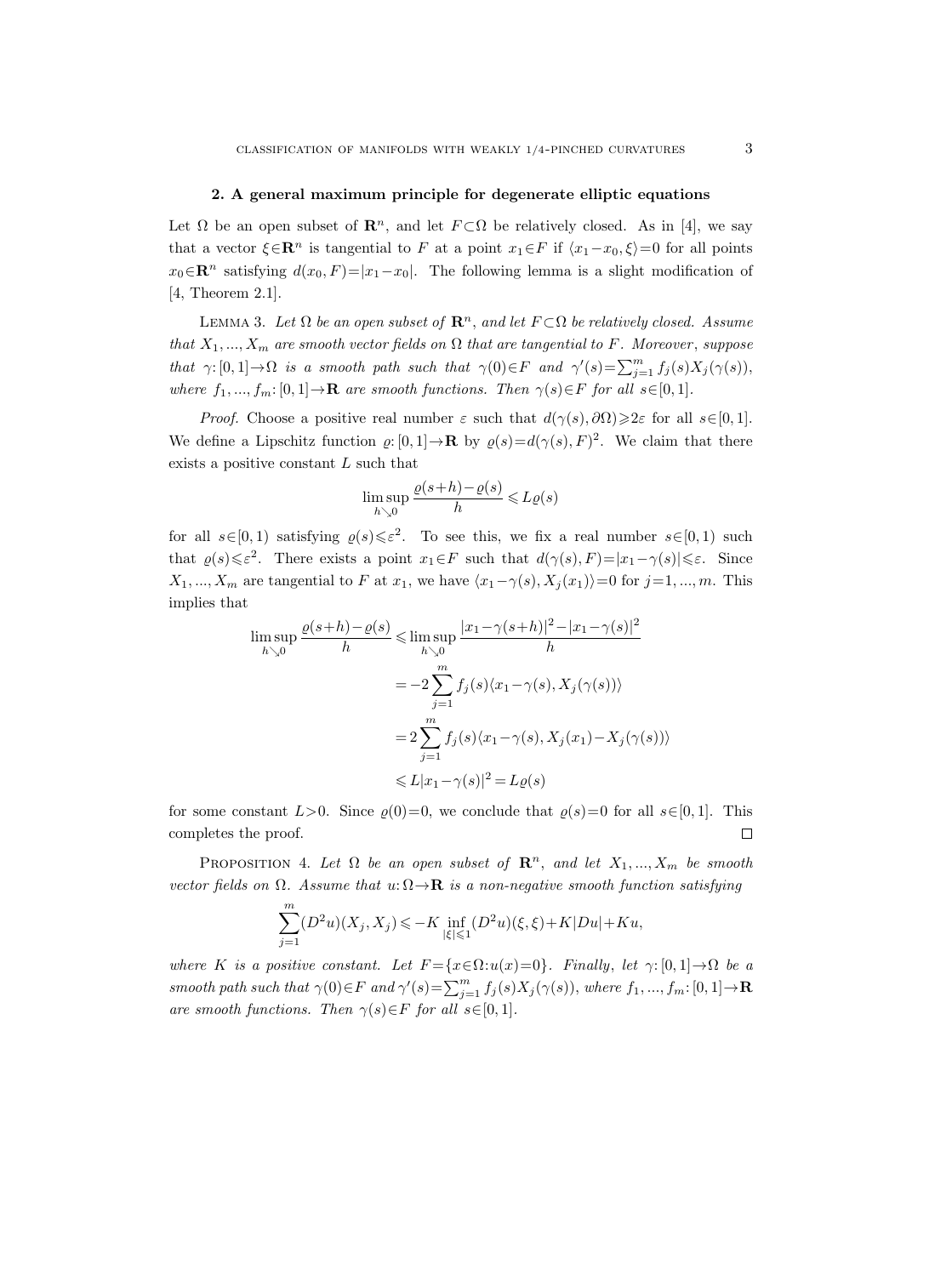*Proof.* In view of Lemma 3, it suffices to show that the vector fields  $X_1, ..., X_m$  are tangential to  $F$ . In order to prove this, we adapt an argument due to J.M. Bony (cf. [4, Proposition 3.1]). Suppose that we are given two points  $x_1 \in F$  and  $x_0 \in \mathbb{R}^n$  such that  $d(x_0, F) = |x_1-x_0|$ . We claim that  $\langle x_1-x_0, X_j(x_1) \rangle = 0$  for  $j=1, ..., m$ .

Without loss of generality, we may assume that  $|x-x_0|>|x_1-x_0|$  for all  $x\in F \setminus \{x_1\}$ . (Otherwise, we replace  $x_0$  by  $\frac{1}{2}(x_0+x_1)$ .) Suppose that

$$
\sum_{j=1}^{m} \langle x_1 - x_0, X_j(x_1) \rangle^2 > 0.
$$

Then there exists a real number  $\alpha > 0$  such that

[4, Toposition 3.1]. Suppose that we are given two points 
$$
x_1 \in Y
$$
 and  $x_0 \in \mathbb{R}$  s  
\n $d(x_0, F) = |x_1 - x_0|$ . We claim that  $\langle x_1 - x_0, X_j(x_1) \rangle = 0$  for  $j = 1, ..., m$ .  
\nWithout loss of generality, we may assume that  $|x - x_0| > |x_1 - x_0|$  for all  $x \in$   
\n(Otherwise, we replace  $x_0$  by  $\frac{1}{2}(x_0 + x_1)$ .) Suppose that  
\n
$$
\sum_{j=1}^m \langle x_1 - x_0, X_j(x_1) \rangle^2 > 0.
$$
\nThen there exists a real number  $\alpha > 0$  such that  
\n $4\alpha^2 \sum_{j=1}^m \langle x_1 - x_0, X_j(x_1) \rangle^2 - 2\alpha \sum_{j=1}^m |X_j(x_1)|^2 > 2K\alpha + 2K\alpha |x_1 - x_0| + K$ .  
\nBy continuity, there exists a bounded open set U such that  $x_1 \in U$ ,  $\overline{U} \subset \Omega$  and

By continuity, there exists a bounded open set U such that  $x_1 \in U$ ,  $\overline{U} \subset \Omega$  and

$$
4\alpha^2 \sum_{j=1}^m \langle x - x_0, X_j(x) \rangle^2 - 2\alpha \sum_{j=1}^m |X_j(x)|^2 > 2K\alpha + 2K\alpha |x - x_0| + K
$$

for all  $x \in U$ . As in [4], we define a function v by

$$
v(x) = \exp(-\alpha |x - x_0|^2) - \exp(-\alpha |x_1 - x_0|^2).
$$

Moreover, we denote by B the closed ball of radius  $|x_1-x_0|$  centered at  $x_0$ . By assumption, we have  $u(x) > 0$  for all  $x \in B \setminus \{x_1\}$ . Since  $\partial U \cap B$  is a compact subset of  $B \setminus \{x_1\}$ , there exists a real number  $\lambda > 0$  such that  $\lambda u(x) > v(x)$  for all  $x \in \partial U \cap B$ . Moreover, we have  $\lambda u(x)\geqslant0>v(x)$  for all  $x\in\partial U\setminus B$ . Putting these facts together, we conclude that  $4\alpha^2 \sum_{j=1}^m \langle x-x_0, X_j(x)\rangle^2 - 2\alpha \sum_{j=1}^m |X_j(x)|$ <br>for all  $x \in U$ . As in [4], we define a function v by<br> $v(x) = \exp(-\alpha |x-x_0|^2) - \epsilon$ <br>Moreover, we denote by B the closed ball of rad<br>tion, we have  $u(x) > 0$  for all  $x \in B \setminus \{x_1\}$  $\lambda u(x) > v(x)$  for all  $x \in \partial U$ . Pick a point  $x \in \overline{U}$  such that  $\lambda u(x_{*}) - v(x_{*}) \leq \lambda u(x) - v(x)$ for all  $x\in U$ . In particular, we have  $\lambda u(x_*)-v(x_*)\leqslant\lambda u(x_1)-v(x_1)=0$ . Consequently, we have  $x_* \in U$ . This implies that

$$
\sum_{j=1}^{m} (D^2 v)(X_j, X_j) \le \lambda \sum_{j=1}^{m} (D^2 u)(X_j, X_j)
$$
  

$$
\le -K\lambda \inf_{|\xi| \le 1} (D^2 u)(\xi, \xi) + K\lambda |Du| + K\lambda u
$$
  

$$
\le -K \inf_{|\xi| \le 1} (D^2 v)(\xi, \xi) + K|Dv| + Kv
$$

at  $x_*$ . At the point  $x_*$ , we have

$$
\sum_{j=1}^{m} (D^2 v)(X_j, X_j) = \left(4\alpha^2 \sum_{j=1}^{m} \langle x_* - x_0, X_j(x_*) \rangle^2 - 2\alpha \sum_{j=1}^{m} |X_j(x_*)|^2\right) \exp(-\alpha |x_* - x_0|^2)
$$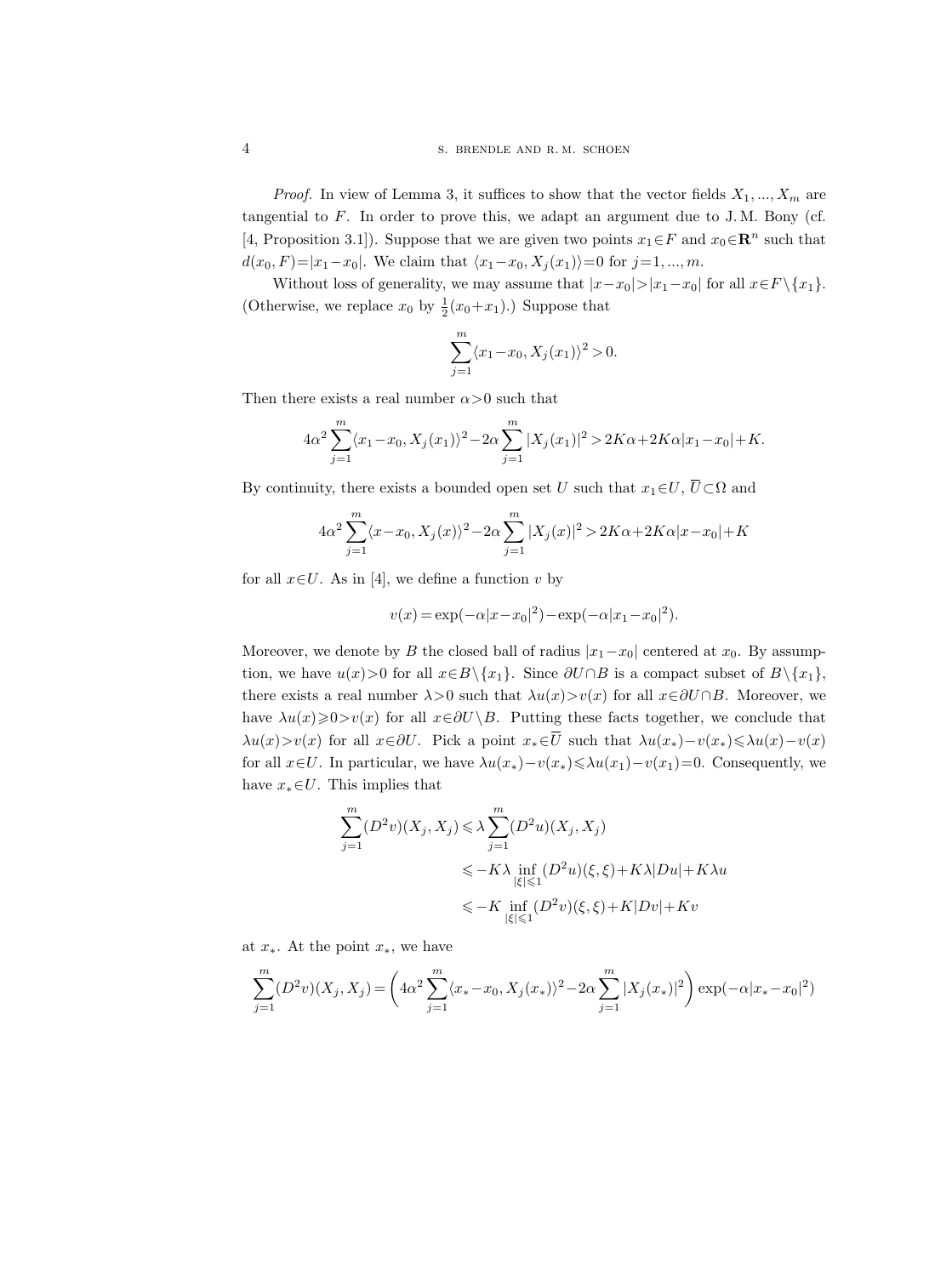and

$$
\inf_{|\xi| \le 1} (D^2 v)(\xi, \xi) = -2\alpha \exp(-\alpha |x_* - x_0|^2).
$$

Moreover, we have  $v(x_*) \leqslant \exp(-\alpha |x_* - x_0|^2)$ . Putting these facts together, we obtain

$$
4\alpha^2 \sum_{j=1}^m \langle x_* - x_0, X_j(x_*) \rangle^2 - 2\alpha \sum_{j=1}^m |X_j(x_*)|^2 \leq 2K\alpha + 2K\alpha |x_* - x_0| + K.
$$

This contradicts our choice of U.

We point out that Proposition 4 remains valid if  $\Omega$  is a Riemannian manifold: to prove this, we subdivide the curve  $\gamma$  into small segments, each of which is contained in a single coordinate chart. We then apply Proposition 4 to each of these segments.

## 3. Application to the Ricci flow

In this section, we apply Bony's maximum principle to functions defined on the orthonormal frame bundle. Let M be a compact manifold, and let  $g(t), t \in [0, T]$ , be a family of metrics on M evolving under Ricci flow. We consider the  $(n+1)$ -dimensional manifold  $M \times (0,T)$ . We denote by E the vector bundle over  $M \times (0,T)$  whose fiber over  $(p, t) \in M \times (0, T)$  is given by  $E_{(p,t)} = T_pM$ . (In other words, E is the pull-back of the tangent bundle TM under the map  $(p, t) \rightarrow p$ .) We define a bundle metric h on E by  $\langle V, W \rangle_h = \langle V, W \rangle_{g(t)}$  for  $V, W \in E_{(p,t)}$ . We can extend the Riemannian connection to  $M \times (0,T)$  by specifying the covariant time derivative. Given two sections V and W of E, we define

$$
\langle D_{\partial/\partial t} V, W \rangle_{g(t)} = \left\langle \frac{\partial}{\partial t} V, W \right\rangle_{g(t)} - \text{Ric}_{g(t)}(V, W)
$$
 (1)

(cf. [7]). Of course we take  $D_XV$  to be the Riemannian covariant derivative with respect to  $g(t)$  for  $X \in T_p M \subset T_{(p,t)}(M \times (0,T))$ . This defines a connection on the vector bundle  $E$  which is compatible with the bundle metric  $h$ .

We now define  $P$  to be the orthonormal frame bundle of  $E$  equipped with the natural right action of  $O(n)$ . Note that P is a principal  $O(n)$ -bundle over  $M \times (0,T)$ . By definition, the fiber of P over a point  $(p, t) \in M \times (0, T)$  consists of all n-frames  $\{e_1, ..., e_n\} \subset E_{(p,t)}$  that are orthonormal with respect to the bundle metric h. For each  $t\in(0,T)$ , we denote by  $P_t$  the time-t slice of P. Clearly,  $P_t$  is the orthonormal frame bundle of the Riemannian manifold  $(M, g(t))$ .

For each  $A \in O(n)$ , we denote by  $R_A$  the diffeomorphism on P given by right translation by A. Given any  $a \in \mathfrak{so}(n)$ , we denote by  $\sigma(a)$  the fundamental vertical vector field on P whose value at  $\underline{e} \in P$  is given by the tangent vector to the curve  $s \mapsto R_{\exp(s_a)}(\underline{e})$  at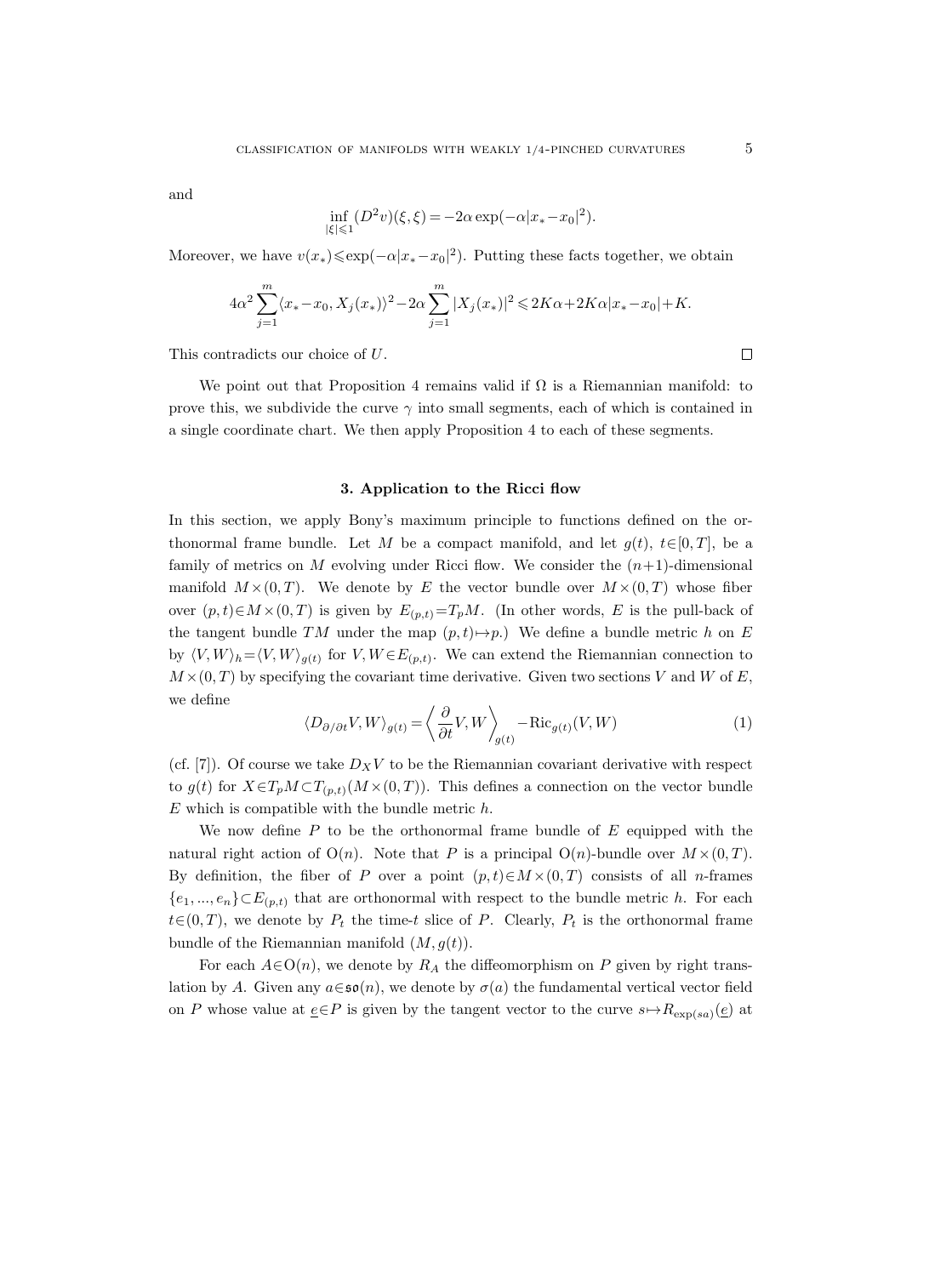s=0. The map  $\sigma$  then defines a linear isomorphism from the Lie algebra  $\mathfrak{so}(n)$  to the vertical subspace at  $\underline{e}$ . By transplanting the standard inner product on  $\mathfrak{so}(n)$ , we obtain a natural inner product on the vertical subspace at e.

The connection  $D$  defines a right invariant horizontal distribution on  $P$ . Hence, for each point  $\underline{e} = \{e_1, ..., e_n\} \in P$ , the tangent space  $T_e P$  can be written as a direct sum  $H_e \oplus V_e$ , where  $H_e$  and  $V_e$  denote the horizontal and vertical subspaces at  $\underline{e}$ , respectively. We next define a collection of smooth horizontal vector fields  $\tilde{X}_1, ..., \tilde{X}_n$  and  $\tilde{Y}$  on P. For each  $j=1, ..., n$ , the value of  $\tilde{X}_j$  at a point  $\underline{e}=\{e_1, ..., e_n\} \in P$  is given by the horizontal lift of the vector  $e_j$ . Moreover, the vector field  $\widetilde{Y}$  is defined as the horizontal lift of the vector field  $\partial/\partial t$  on  $M \times (0,T)$ . Note that the vector fields  $\widetilde{X}_1, ..., \widetilde{X}_n$  are tangential to  $P_t$ .

PROPOSITION 5. Suppose that  $u: P \to \mathbf{R}$  is a non-negative smooth function which satisfies

$$
\widetilde{Y}(u)-\sum_{j=1}^n\widetilde{X}_j(\widetilde{X}_j(u))\geqslant K\inf_{\substack{\xi\in \mathbf{V}_{\underline{e}}\\|\xi|\leqslant 1}}(D^2u)(\xi,\xi)-K\sup_{\substack{\xi\in \mathbf{V}_{\underline{e}}\\|\xi|\leqslant 1}}Du(\xi)-Ku
$$

for some positive constant K. Let  $F = \{x: u(x) = 0\}$  be the zero set of u. Fix a real number  $t \in (0, T)$  and let  $\tilde{\gamma}: [0, 1] \to P_t$  be a smooth horizontal curve satisfying  $\tilde{\gamma}(0) \in F$ . Then  $\widetilde{\gamma}(s) \in F$  for all  $s \in [0, 1]$ .

*Proof.* Suppose that  $\tilde{\gamma}$ : [0, 1]  $\rightarrow P_t$  is a smooth horizontal curve satisfying  $\tilde{\gamma}(0) \in F$ . Then we can find smooth functions  $f_1, ..., f_n: [0, 1] \to \mathbf{R}$  such that

$$
\widetilde{\gamma}'(s) = \sum_{j=1}^{n} f_j(s)(\widetilde{X}_j)_{\widetilde{\gamma}(s)}
$$

for all  $s\in[0,1]$ . Hence, Proposition 4 implies that  $\widetilde{\gamma}(s)\in F$  for all  $s\in[0,1]$ .  $\Box$ 

We now impose the additional condition that  $(M, g(t))$  has non-negative isotropic curvature for all  $t \in [0, T]$ . We define a non-negative function  $u: P \to \mathbf{R}$  by

$$
u: \underline{e} = \{e_1, ..., e_n\} \longmapsto R(e_1, e_3, e_1, e_3) + R(e_1, e_4, e_1, e_4)
$$

$$
+ R(e_2, e_3, e_2, e_3) + R(e_2, e_4, e_2, e_4) - 2R(e_1, e_2, e_3, e_4),
$$

where R denotes the curvature tensor of the evolving metric  $q(t)$ . The curvature tensor R can be viewed as a section of the vector bundle  $E^* \otimes E^* \otimes E^* \otimes E^*$ . It follows from work of R. Hamilton [9] that

$$
D_{\partial/\partial t}R = \Delta R + Q(R),\tag{2}
$$

where D denotes the induced connection on the vector bundle  $E^* \otimes E^* \otimes E^* \otimes E^*$ ,  $\Delta$  is the Laplace operator with respect to the metric  $g(t)$ , and  $Q(R)$  is a quadratic expression in the curvature tensor.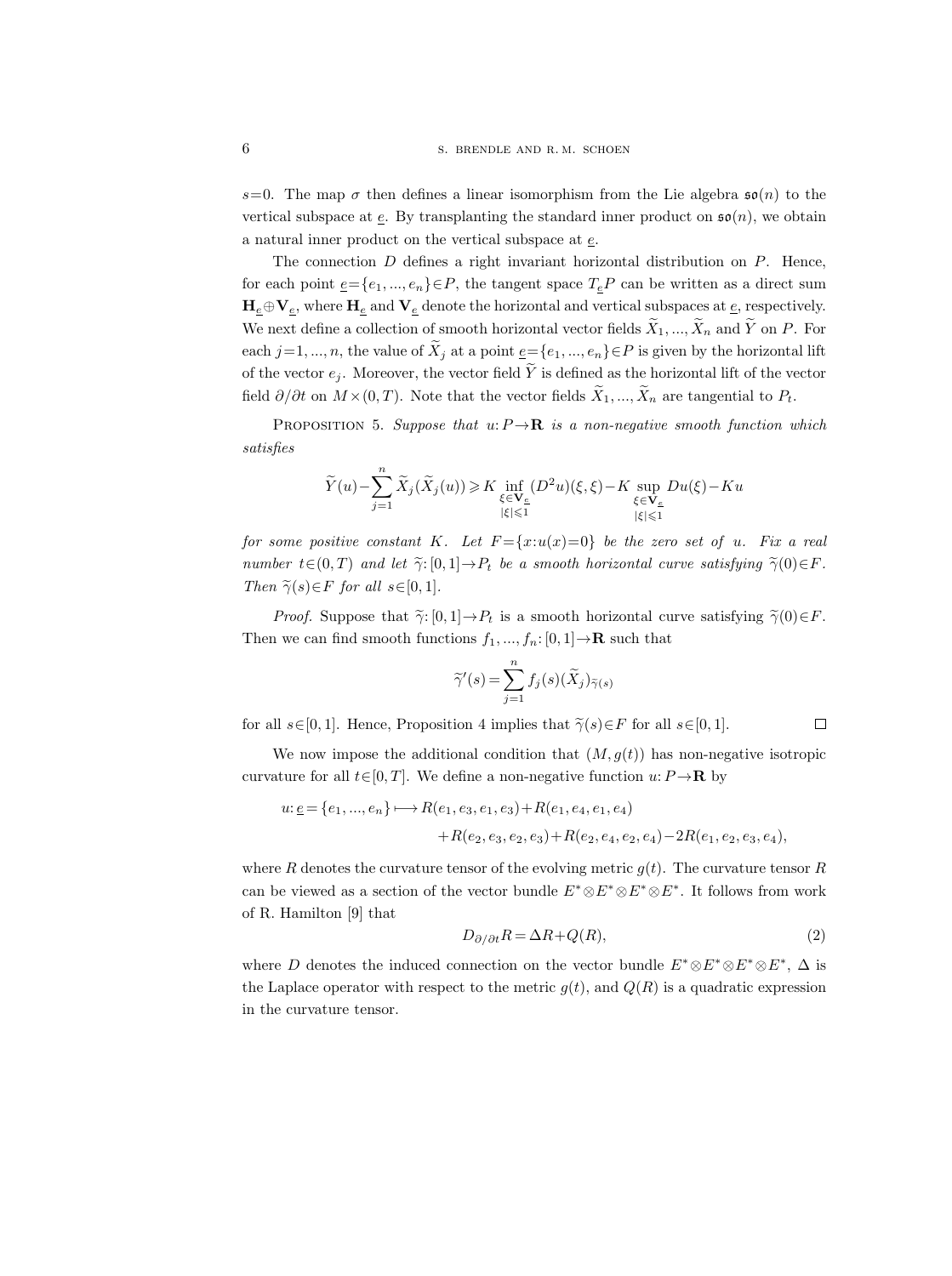LEMMA 6. At each point  $\underline{e} = \{e_1, ..., e_n\} \in P$ , we have

$$
\widetilde{Y}(u) - \sum_{j=1}^{n} \widetilde{X}_{j}(\widetilde{X}_{j}(u)) = Q(R)(e_{1}, e_{3}, e_{1}, e_{3}) + Q(R)(e_{1}, e_{4}, e_{1}, e_{4}) \n+ Q(R)(e_{2}, e_{3}, e_{2}, e_{3}) + Q(R)(e_{2}, e_{4}, e_{2}, e_{4}) - 2Q(R)(e_{1}, e_{2}, e_{3}, e_{4}).
$$

*Proof.* For each  $j=1, ..., n$ , we have

$$
\widetilde{X}_j(\widetilde{X}_j(u)) = (D^2_{e_j, e_j} R)(e_1, e_3, e_1, e_3) + (D^2_{e_j, e_j} R)(e_1, e_4, e_1, e_4) \n+ (D^2_{e_j, e_j} R)(e_2, e_3, e_2, e_3) + (D^2_{e_j, e_j} R)(e_2, e_4, e_2, e_4) - 2(D^2_{e_j, e_j} R)(e_1, e_2, e_3, e_4).
$$

Summation over  $j$  yields

$$
\begin{split} \sum_{j=1}^n \widetilde{X}_j(\widetilde{X}_j(u)) &= (\Delta R)(e_1, e_3, e_1, e_3) + (\Delta R)(e_1, e_4, e_1, e_4) \\ &+ (\Delta R)(e_2, e_3, e_2, e_3) + (\Delta R)(e_2, e_4, e_2, e_4) - 2(\Delta R)(e_1, e_2, e_3, e_4). \end{split}
$$

Moreover, we have

$$
\widetilde{Y}(u) = (D_{\partial/\partial t}R)(e_1, e_3, e_1, e_3) + (D_{\partial/\partial t}R)(e_1, e_4, e_1, e_4) \n+ (D_{\partial/\partial t}R)(e_2, e_3, e_2, e_3) + (D_{\partial/\partial t}R)(e_2, e_4, e_2, e_4) - 2(D_{\partial/\partial t}R)(e_1, e_2, e_3, e_4).
$$

Hence, the assertion follows from (2).

LEMMA 7. At each point  $\underline{e} = \{e_1, ..., e_n\} \in P$ , we have

$$
Q(R)(e_1, e_3, e_1, e_3) + Q(R)(e_1, e_4, e_1, e_4)
$$
  
+
$$
Q(R)(e_2, e_3, e_2, e_3) + Q(R)(e_2, e_4, e_2, e_4) - 2Q(R)(e_1, e_2, e_3, e_4)
$$
  

$$
\geq K \inf_{\xi \in \mathbf{V}_{\underline{\epsilon}}} (D^2 u)(\xi, \xi) - K \sup_{\xi \in \mathbf{V}_{\underline{\epsilon}}} Du(\xi) - Ku,
$$
  

$$
|\xi| \leq 1
$$

where  $\mathbf{V}_{\underline{e}}$  denotes the vertical subspace at  $\underline{e}$  and<br>  $K$  is a positive constant.

Proof. We have

$$
Q(R)(e_1, e_3, e_1, e_3) + Q(R)(e_1, e_4, e_1, e_4)
$$
  
+
$$
Q(R)(e_2, e_3, e_2, e_3) + Q(R)(e_2, e_4, e_2, e_4) - 2Q(R)(e_1, e_2, e_3, e_4)
$$
  
=
$$
\sum_{p,q=1}^{n} (R_{13pq} - R_{24pq})(R_{13pq} - R_{24pq}) + \sum_{p,q=1}^{n} (R_{14pq} + R_{23pq})(R_{14pq} + R_{23pq})
$$
  
+2 $I^{(1)} + 4I^{(2)} + 2I^{(3)}$ ,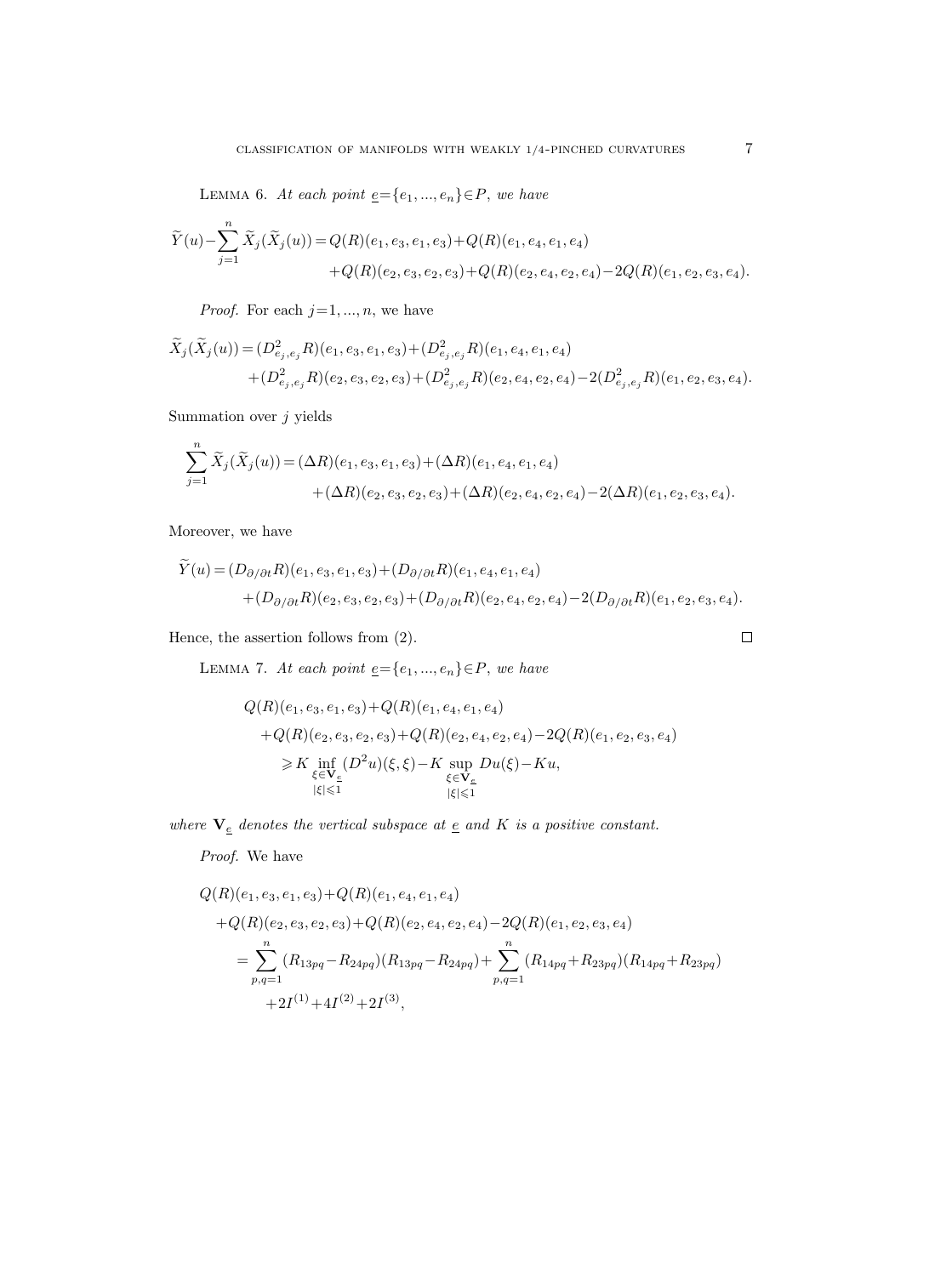where

$$
I^{(1)} = \sum_{p,q=1}^{4} (R_{1p1q} + R_{2p2q})(R_{3p3q} + R_{4p4q}) - \sum_{p,q=1}^{4} R_{12pq}R_{34pq}
$$
  

$$
- \sum_{p,q=1}^{4} (R_{1p3q} + R_{2p4q})(R_{3p1q} + R_{4p2q}) - \sum_{p,q=1}^{4} (R_{1p4q} - R_{2p3q})(R_{4p1q} - R_{3p2q}),
$$
  

$$
I^{(2)} = \sum_{p=1}^{4} \sum_{q=5}^{n} (R_{1p1q} + R_{2p2q})(R_{3p3q} + R_{4p4q}) - \sum_{p=1}^{4} \sum_{q=5}^{n} R_{12pq}R_{34pq}
$$
  

$$
- \sum_{p=1}^{4} \sum_{q=5}^{n} (R_{1p3q} + R_{2p4q})(R_{3p1q} + R_{4p2q}) - \sum_{p=1}^{4} \sum_{q=5}^{n} (R_{1p4q} - R_{2p3q})(R_{4p1q} - R_{3p2q}),
$$

and

$$
I^{(3)} = \sum_{p,q=5}^{n} (R_{1p1q} + R_{2p2q})(R_{3p3q} + R_{4p4q}) - \sum_{p,q=5}^{n} R_{12pq}R_{34pq}
$$
  

$$
- \sum_{p,q=5}^{n} (R_{1p3q} + R_{2p4q})(R_{3p1q} + R_{4p2q}) - \sum_{p,q=5}^{n} (R_{1p4q} - R_{2p3q})(R_{4p1q} - R_{3p2q}).
$$

By the results in [5,  $\S2$ ], we can find positive constants  $L_1$ ,  $L_2$  and  $L_3$  such that

$$
\begin{aligned} I^{(1)} &\geqslant -L_1 \sup_{\xi \in \mathbf{V}_{\underline{e}}} Du(\xi) - L_1 u, \\ &\qquad \qquad |\xi| \leqslant 1 \\ I^{(2)} &\geqslant -L_2 \sup_{\xi \in \mathbf{V}_{\underline{e}}} Du(\xi), \\ &\qquad \qquad |\xi| \leqslant 1 \\ I^{(3)} &\geqslant L_3 \inf_{\xi \in \mathbf{V}_{\underline{e}}} (D^2 u)(\xi, \xi) - L_3 u \\ &\qquad \qquad |\xi| \leqslant 1 \end{aligned}
$$

for all  $t \in (0, T)$ . Putting these facts together, the assertion follows.

 $\Box$ 

PROPOSITION 8. Assume that  $(M, g(t))$  has non-negative isotropic curvature for all  $t\in[0,T]$ . Fix a real number  $t\in(0,T)$ . Then the set of all four-frames  $\{e_1,e_2,e_3,e_4\}$  that are orthonormal with respect to  $g(t)$  and satisfy

$$
R_{g(t)}(e_1, e_3, e_1, e_3) + R_{g(t)}(e_1, e_4, e_1, e_4)
$$
  
+
$$
R_{g(t)}(e_2, e_3, e_2, e_3) + R_{g(t)}(e_2, e_4, e_2, e_4) - 2R_{g(t)}(e_1, e_2, e_3, e_4) = 0
$$

is invariant under parallel transport.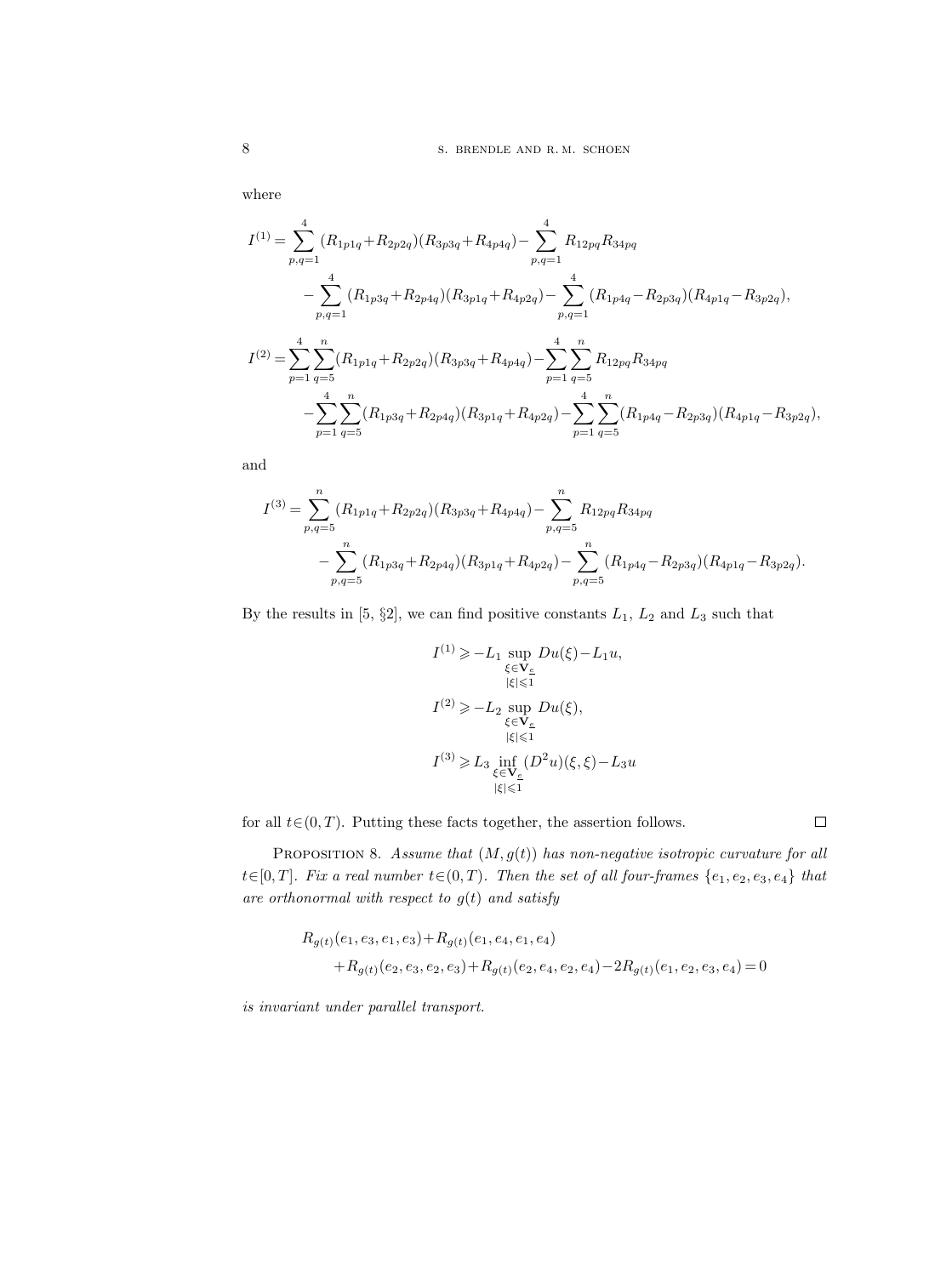Proof. Using Lemmas 6 and 7, we obtain that

$$
\widetilde{Y}(u)-\sum_{j=1}^n\widetilde{X}_j(\widetilde{X}_j(u))\geqslant K\inf_{\substack{\xi\in \mathbf{V}_{\underline{\varepsilon}}\\\|\xi\|\leqslant 1}}(D^2u)(\xi,\xi)-K\sup_{\substack{\xi\in \mathbf{V}_{\underline{\varepsilon}}\\\|\xi\|\leqslant 1}}Du(\xi)-Ku.
$$

Hence, the assertion follows from Proposition 5.

We can draw a stronger conclusion if we assume that  $(M, g(t)) \times \mathbb{R}^2$  has non-negative isotropic curvature for all  $t \in [0, T]$ .

PROPOSITION 9. Assume that  $(M, g(t)) \times \mathbb{R}^2$  has non-negative isotropic curvature for all t∈[0, T]. Fix real numbers  $t \in (0, T)$  and  $\lambda, \mu \in [-1, 1]$ . Then the set of all fourframes  $\{e_1, e_2, e_3, e_4\}$  that are orthonormal with respect to  $g(t)$  and satisfy

$$
R_{g(t)}(e_1, e_3, e_1, e_3) + \lambda^2 R_{g(t)}(e_1, e_4, e_1, e_4)
$$
  
+  $\mu^2 R_{g(t)}(e_2, e_3, e_2, e_3) + \lambda^2 \mu^2 R_{g(t)}(e_2, e_4, e_2, e_4) - 2\lambda \mu R_{g(t)}(e_1, e_2, e_3, e_4) = 0$ 

is invariant under parallel transport.

*Proof.* We will apply Proposition 8 to the manifolds  $(M, g(t)) \times S^1 \times S^1$ ,  $t \in [0, T]$ . Fix  $\lambda, \mu \in [-1, 1]$  and  $t \in (0, T)$ . Suppose that  $\{e_1, e_2, e_3, e_4\} \subset T_pM$  is an orthonormal four-frame satisfying

$$
R(e_1, e_3, e_1, e_3) + \lambda^2 R(e_1, e_4, e_1, e_4)
$$
  
+  $\mu^2 R_{g(t)}(e_2, e_3, e_2, e_3) + \lambda^2 \mu^2 R(e_2, e_4, e_2, e_4) - 2\lambda \mu R(e_1, e_2, e_3, e_4) = 0,$ 

where R denotes the curvature tensor of  $(M, g(t))$ . We define an orthonormal four-frame  $\{\hat{e}_1, \hat{e}_2, \hat{e}_3, \hat{e}_4\} \subset T_p M \times \mathbf{R}^2$  by

$$
\hat{e}_1 = (e_1, 0, 0), \quad \hat{e}_2 = (\mu e_2, 0, \sqrt{1 - \mu^2}), \quad \hat{e}_3 = (e_3, 0, 0), \quad \hat{e}_4 = (\lambda e_4, \sqrt{1 - \lambda^2}, 0).
$$

The four-frame  $\{\hat{e}_1, \hat{e}_2, \hat{e}_3, \hat{e}_4\}$  satisfies the relation

$$
R(\hat{e}_1, \hat{e}_3, \hat{e}_1, \hat{e}_3) + R(\hat{e}_1, \hat{e}_4, \hat{e}_1, \hat{e}_4) + \hat{R}(\hat{e}_2, \hat{e}_3, \hat{e}_2, \hat{e}_3) + \hat{R}(\hat{e}_2, \hat{e}_4, \hat{e}_2, \hat{e}_4) - 2\hat{R}(\hat{e}_1, \hat{e}_2, \hat{e}_3, \hat{e}_4) = 0,
$$
\n(3)

where  $\widehat{R}$  denotes the curvature tensor of  $(M, g(t)) \times \mathbb{R}^2$ . It follows from Proposition 8 that the set of all orthonormal four-frames  $\{\hat{e}_1, \hat{e}_2, \hat{e}_3, \hat{e}_4\}$  satisfying (3) is invariant under parallel transport. This completes the proof. $\Box$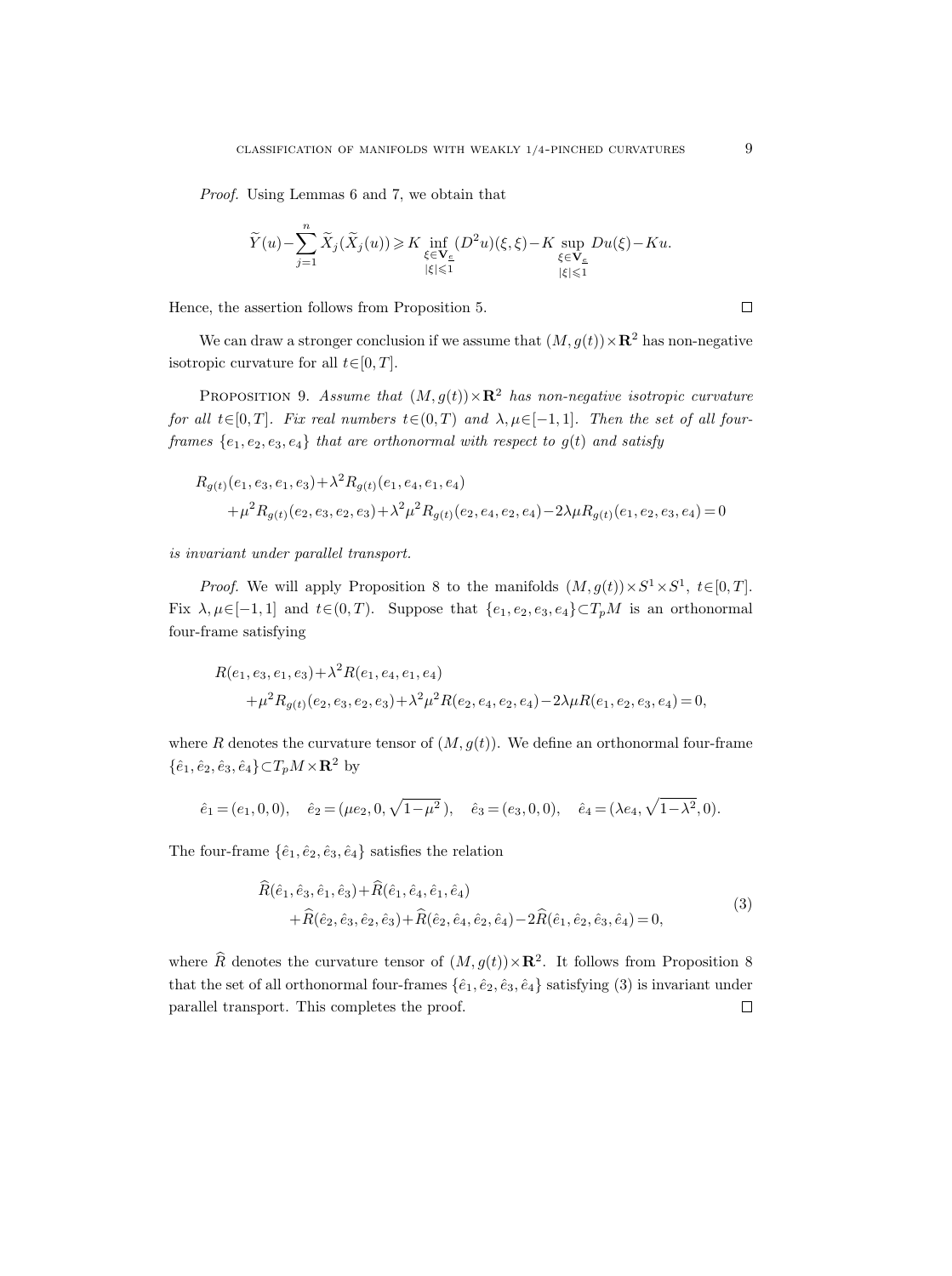10 S. BRENDLE AND R.M. SCHOEN

#### 4. Proof of the main theorem

Let  $(M, g_0)$  be a compact Riemannian manifold of dimension  $n \geq 4$  such that  $(M, g_0) \times \mathbb{R}^2$ has non-negative isotropic curvature. We denote by  $g(t)$ ,  $t \in [0, T)$ , the solution to the Ricci flow with initial metric  $g_0$ . It follows from the results in [5] that  $(M, g(t)) \times \mathbb{R}^2$  has non-negative isotropic curvature for all  $t \in [0, T)$ . In particular,  $(M, g(t))$  has non-negative sectional curvature for all  $t \in [0, T)$ .

PROPOSITION 10. Suppose that there exists a real number  $\tau \in (0, T)$  such that

$$
\operatorname{Hol}^0(M, g(\tau)) = \operatorname{SO}(n).
$$

Then the normalized Ricci flow with initial metric  $g_0$  exists for all time and converges to a constant curvature metric as  $t \rightarrow \infty$ .

Proof. The assertion follows from [5, Theorem 3] if we can show that

$$
R_{g(\tau)}(e_1, e_3, e_1, e_3) + \lambda^2 R_{g(\tau)}(e_1, e_4, e_1, e_4)
$$
  
+ 
$$
\mu^2 R_{g(\tau)}(e_2, e_3, e_2, e_3) + \lambda^2 \mu^2 R_{g(\tau)}(e_2, e_4, e_2, e_4) - 2\lambda \mu R_{g(\tau)}(e_1, e_2, e_3, e_4) > 0
$$

for all orthonormal four-frames  $\{e_1, e_2, e_3, e_4\}$  and all  $\lambda, \mu \in [-1, 1]$ . In order to prove this, we fix a point  $p \in M$  and real numbers  $\lambda, \mu \in [-1, 1]$ . Suppose that  $\{e_1, e_2, e_3, e_4\}$  is a four-frame in  $T_pM$  which is orthonormal with respect to  $g(\tau)$  and satisfies

$$
R_{g(\tau)}(e_1, e_3, e_1, e_3) + \lambda^2 R_{g(\tau)}(e_1, e_4, e_1, e_4)
$$
  
+ 
$$
\mu^2 R_{g(\tau)}(e_2, e_3, e_2, e_3) + \lambda^2 \mu^2 R_{g(\tau)}(e_2, e_4, e_2, e_4) - 2\lambda \mu R_{g(\tau)}(e_1, e_2, e_3, e_4) = 0.
$$

Since  $\text{Hol}^0(M, g(\tau)) = \text{SO}(n)$ , the manifold  $(M, g(\tau))$  is not flat. Hence, we can find a point  $q \in M$  and an orthonormal two-frame  $\{v_1, v_2\} \subset T_qM$  such that

$$
R_{g(\tau)}(v_1, v_2, v_1, v_2) > 0.
$$

Since  $\text{Hol}^0(M, g(\tau)) = \text{SO}(n)$ , there exists a piecewise smooth path  $\gamma: [0, 1] \to M$  such that  $\gamma(0)=p$ ,  $\gamma(1)=q$ ,  $v_1=P_\gamma e_1$  and  $v_2=P_\gamma e_2$ . (Here,  $P_\gamma$  denotes parallel transport along  $\gamma$ with respect to the metric  $g(\tau)$ .) Using Proposition 9, we obtain that

$$
R_{g(\tau)}(v_1, v_3, v_1, v_3) + \lambda^2 R_{g(\tau)}(v_1, v_4, v_1, v_4)
$$
  
+  $\mu^2 R_{g(\tau)}(v_2, v_3, v_2, v_3) + \lambda^2 \mu^2 R_{g(\tau)}(v_2, v_4, v_2, v_4) - 2\lambda \mu R_{g(\tau)}(v_1, v_2, v_3, v_4) = 0,$  (4)

where  $v_3, v_4 \in T_qM$  are defined by  $v_3 = P_\gamma e_3$  and  $v_4 = P_\gamma e_4$ . An analogous argument shows that

$$
R_{g(\tau)}(v_1, v_2, v_1, v_2) + \lambda^2 R_{g(\tau)}(v_2, v_4, v_2, v_4)
$$
  
 
$$
+ \mu^2 R_{g(\tau)}(v_1, v_3, v_1, v_3) + \lambda^2 \mu^2 R_{g(\tau)}(v_3, v_4, v_3, v_4) - 2\lambda \mu R_{g(\tau)}(v_2, v_3, v_1, v_4) = 0
$$
 (5)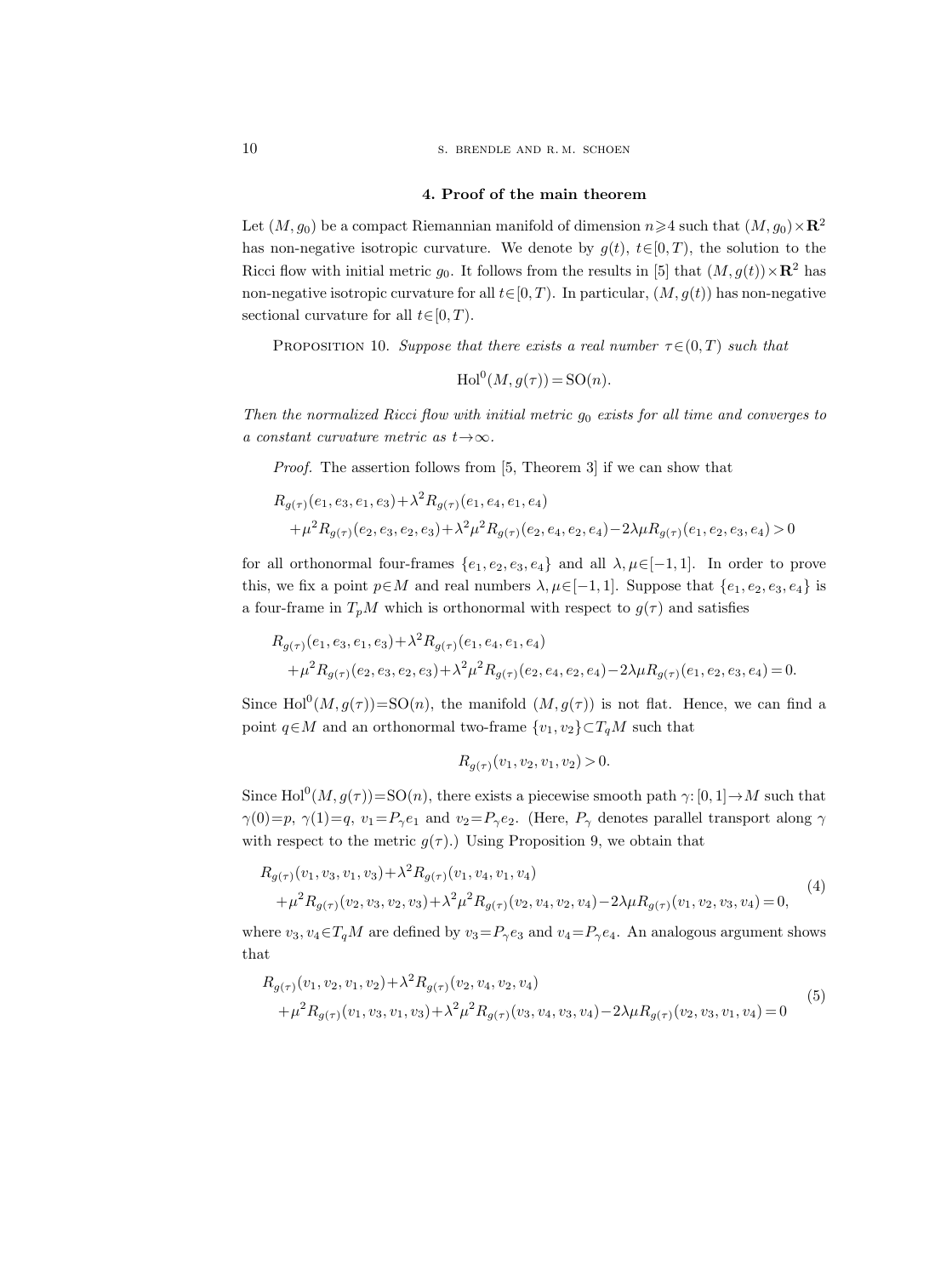and

$$
R_{g(\tau)}(v_2, v_3, v_2, v_3) + \lambda^2 R_{g(\tau)}(v_3, v_4, v_3, v_4)
$$
  
+  $\mu^2 R_{g(\tau)}(v_1, v_2, v_1, v_2) + \lambda^2 \mu^2 R_{g(\tau)}(v_1, v_4, v_1, v_4) - 2\lambda \mu R_{g(\tau)}(v_3, v_1, v_2, v_4) = 0.$  (6)

In the next step, we add equations  $(4)$ – $(6)$  and divide the result by  $1+\mu^2$ . This yields

$$
[R_{g(\tau)}(v_1, v_2, v_1, v_2) + R_{g(\tau)}(v_1, v_3, v_1, v_3) + R_{g(\tau)}(v_2, v_3, v_2, v_3)]
$$
  
+  $\lambda^2 [R_{g(\tau)}(v_1, v_4, v_1, v_4) + R_{g(\tau)}(v_2, v_4, v_2, v_4) + R_{g(\tau)}(v_3, v_4, v_3, v_4)] = 0.$ 

Since  $(M, g(\tau))$  has non-negative sectional curvature, it follows that

$$
R_{g(\tau)}(v_1, v_2, v_1, v_2) = 0.
$$

This is a contradiction.

PROPOSITION 11. Assume that  $(M, g_0)$  is locally irreducible. Then one of the following statements holds:

(i) The normalized Ricci flow with initial metric  $g_0$  exists for all time, and converges to a constant curvature metric as  $t \rightarrow \infty$ .

(ii)  $n=2m$  and the universal cover of  $(M, g_0)$  is a Kähler manifold biholomorphic to  $\mathbf{CP}^m$ .

(iii) The universal cover of  $(M, g_0)$  is isometric to a compact symmetric space.

*Proof.* By assumption,  $(M, g_0)$  is compact, locally irreducible, and has non-negative sectional curvature. Hence, a theorem of Cheeger and Gromoll (see [6] or [16, p. 288]) implies that the universal cover of M is compact. Suppose that  $(M, g_0)$  is not locally symmetric. By continuity, there exists a real number  $\delta \in (0, T)$  such that  $(M, g(t))$  is locally irreducible and non-symmetric for all  $t \in (0, \delta)$ . According to Berger's holonomy theorem (see [10, Theorem 3.4.1]; see also [1] and [17]), there are three possibilities.

Case 1. There exists a real number  $t \in (0, \delta)$  such that  $Hol^0(M, g(t)) = SO(n)$ . In this case, Proposition 10 implies that the normalized Ricci flow with initial metric  $g_0$ exists for all time and converges to a constant curvature metric as  $t \rightarrow \infty$ .

Case 2.  $n=2m$  and  $\text{Hol}^0(M, g(t))=U(m)$  for all  $t\in (0, \delta)$ . In this case, the universal cover of  $(M, g(t))$  is a Kähler manifold for all  $t \in (0, \delta)$ . Since  $g(t) \rightarrow g_0$  in  $C^{\infty}$ , it follows that the universal cover of  $(M, g_0)$  is a Kähler manifold. Moreover, the universal cover of  $(M, g_0)$  is compact, irreducible, and has non-negative sectional curvature. Hence, a theorem of N. Mok [15] implies that the universal cover of  $(M, g_0)$  is either biholomorphic to  $\mathbb{CP}^m$  or isometric to a Hermitian symmetric space. Since  $(M, g_0)$  is not locally symmetric, the universal cover of  $(M, g_0)$  must be biholomorphic to  $\mathbb{CP}^m$ .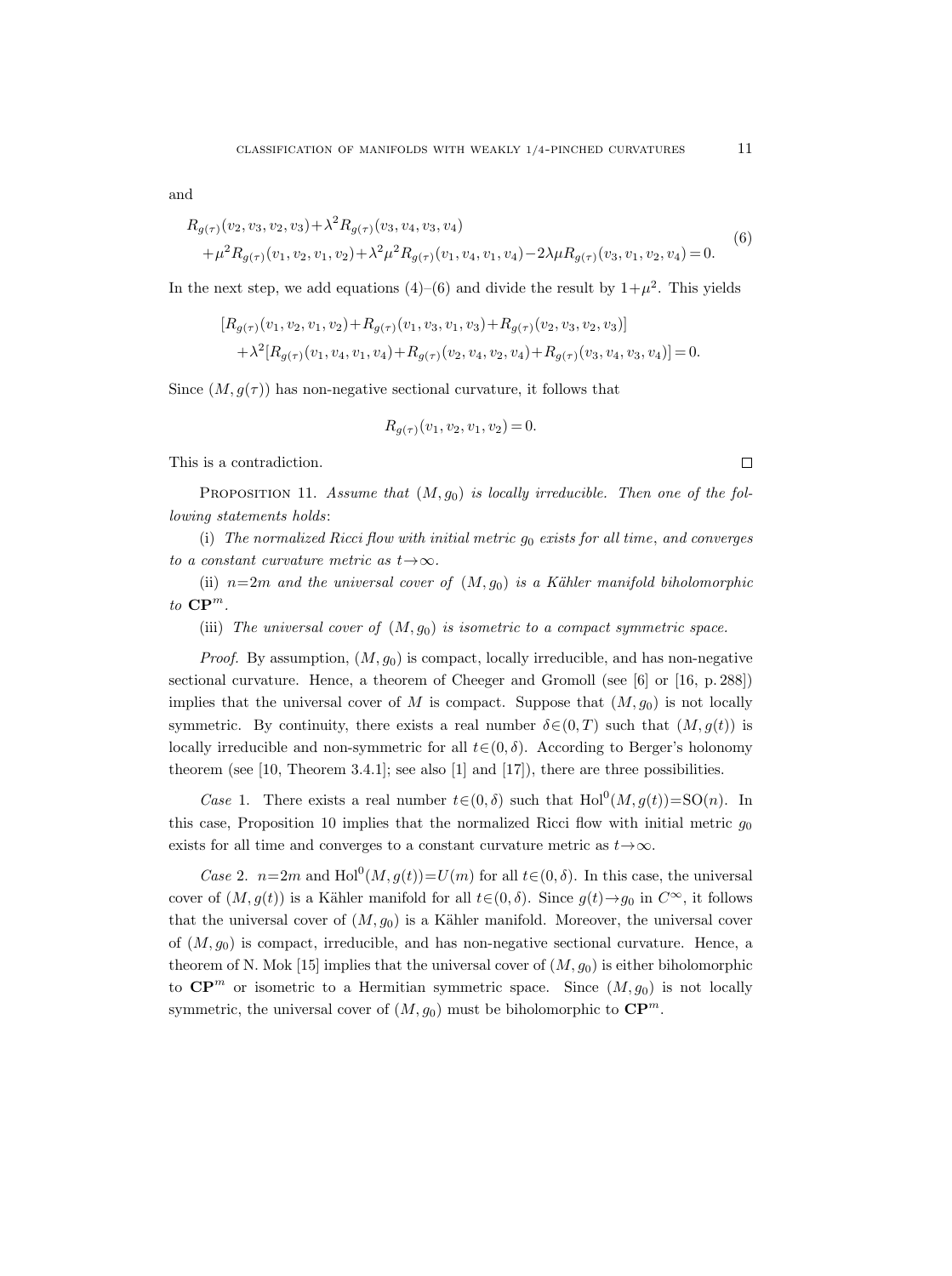Case 3.  $n=4m\geqslant 8$  and there exists a real number  $t\in(0,\delta)$  such that

$$
\operatorname{Hol}^0(M, g(t)) = \operatorname{Sp}(m) \cdot \operatorname{Sp}(1).
$$

In this case, the universal cover of  $(M, g(t))$  is a compact quaternionic-Kähler manifold with non-negative sectional curvature. By a theorem of B. Chow and D. Yang, the universal cover of  $(M, g(t))$  is isometric to a symmetric space (cf. [3] and [8]). This contradicts the fact that  $(M, g(t))$  is non-symmetric.  $\Box$ 

COROLLARY 12. Assume that  $(M, g_0)$  has weakly  $\frac{1}{4}$ -pinched sectional curvatures in the sense that  $0 \leq K(\pi_1) \leq 4K(\pi_2)$  for all two-planes  $\pi_1, \pi_2 \subset T_pM$ . Moreover, we assume that  $(M, g_0)$  is not locally symmetric. Then the normalized Ricci flow with initial metric go exists for all time, and converges to a constant curvature metric as  $t \rightarrow \infty$ .

*Proof.* By assumption,  $(M, g_0)$  is not locally symmetric. In particular,  $(M, g_0)$  is not flat. Since  $(M, g_0)$  has weakly  $\frac{1}{4}$ -pinched sectional curvatures, it follows that  $(M, g_0)$ is locally irreducible. By Theorem 11, there are two possibilities.

Case 1. The normalized Ricci flow with initial metric  $g_0$  exists for all time, and converges to a constant curvature metric as  $t \rightarrow \infty$ . In this case, we are done.

Case 2.  $n=2m$  and the universal cover of  $(M, g_0)$  is a Kähler manifold. Since  $(M, g_0)$  has weakly  $\frac{1}{4}$ -pinched sectional curvatures, the universal cover of  $(M, g_0)$  is a Kähler manifold of constant holomorphic sectional curvature (cf. [13]). Consequently, the universal cover of  $(M, g_0)$  is isometric to complex projective space up to scaling. This contradicts the assumption that  $(M, g_0)$  is not locally symmetric.  $\Box$ 

#### References

- [1] BERGER, M., Sur les groupes d'holonomie homogène des variétés à connexion affine et des variétés riemanniennes. Bull. Soc. Math. France, 83 (1955), 279–330.
- $[2]$  Les variétés Riemanniennes (1/4)-pincées. Ann. Scuola Norm. Sup. Pisa, 14 (1960), 161–170.
- $[3]$  Trois remarques sur les variétés riemanniennes à courbure positive. C. R. Acad. Sci. Paris Sér. A-B, 263 (1966), 76-78.
- [4] BONY, J. M., Principe du maximum, inégalite de Harnack et unicité du problème de Cauchy pour les opérateurs elliptiques dégénérés. Ann. Inst. Fourier (Grenoble), 19:1 (1969), 277–304.
- [5] Brendle, S. & Schoen, R. M., Manifolds with 1/4 -pinched curvature are space forms. Preprint, 2007. arXiv:0705.0766.
- [6] CHEEGER, J. & GROMOLL, D., The splitting theorem for manifolds of nonnegative Ricci curvature. J. Differential Geometry, 6 (1971/72), 119–128.
- [7] Chow, B. & Knopf, D., New Li–Yau–Hamilton inequalities for the Ricci flow via the space-time approach. J. Differential Geom., 60 (2002), 1-54.